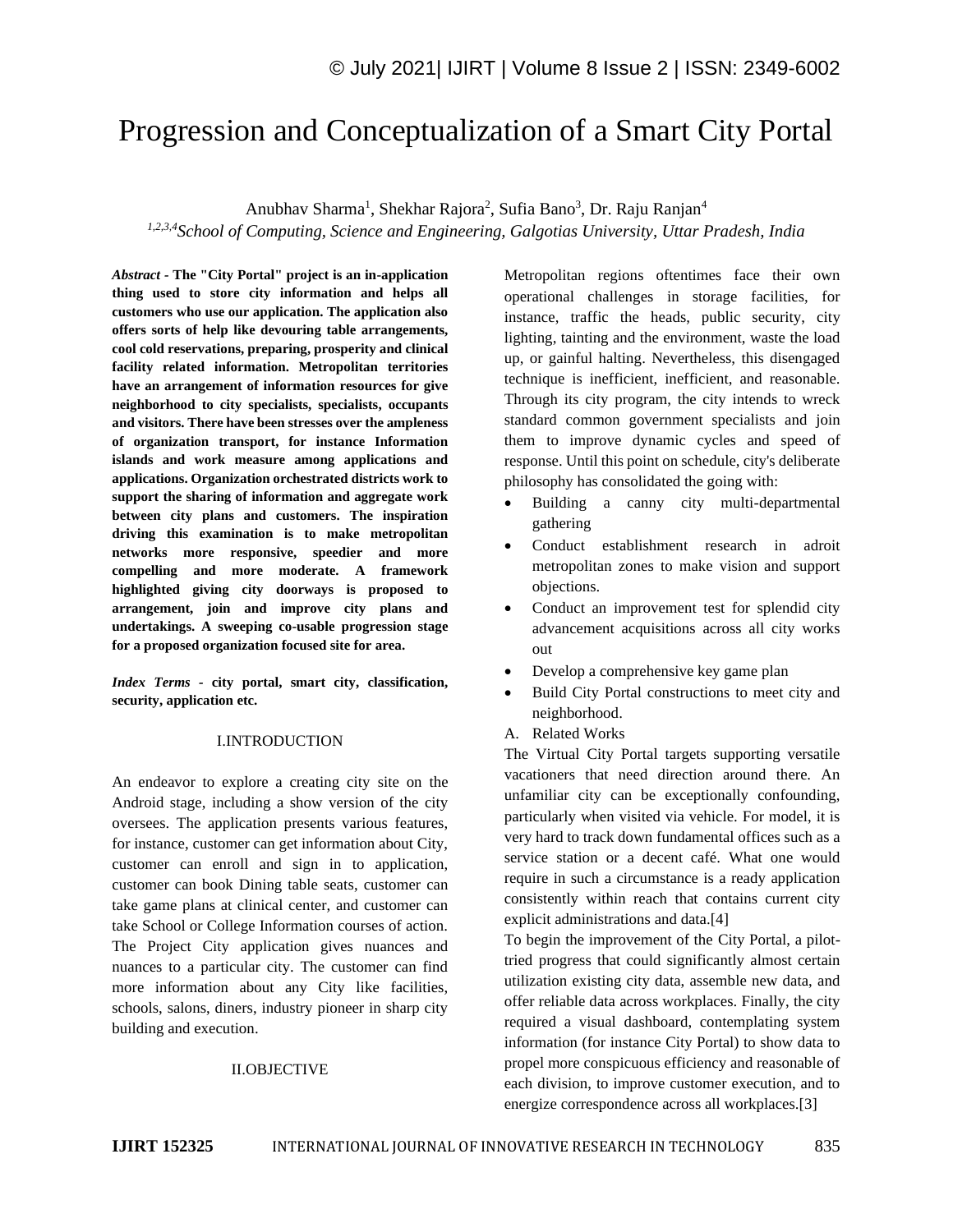Many previous studies [1,2,9] have suggested that in developing the City Portal, the gathering decided in any case the water module of City's 40,000 customer care office. The water module will offer foundation to the continued with progression of sharp metropolitan networks as the city joins additional modules into other city working conditions and future mechanical new developments. The water module will draw constant data from the city's water supply performance, remembering for the web water quality noticing (OWQM) data, consistence test results, and other critical updated limits. Thought should be based on how related strategies and decisions influence on the arrangement of the endeavor similarly as on the outcome.[5]

The gathering makes data assessment and makes departmental association correspondences across city, including police, fire, public affiliations, transportation, affiliations and information progress  $(IT)$ .[7]

The theory was put in 2016 by Thompson,[6] The essential safeguard the City program is to engage all city specialists, tenants, and visitors tousle the legitimate levels of ceaseless data from across the city to use it in their step by step works out.

As the assignment is for the most part financed, more broad destinations join ensuring that the City game plan is imitated and spread in any city, considering all around documented open-completed, industrystandard standards, and essential organizing.[8]

# B. Undertaking objectives

During the CIO Forum, joined response was that about 10% of the data assembled was throughout analyzed and evaluated. The extra data, consistently suggested as dull data, remained perfect, dominating considering the way that resources and devices were not open. The catch of various metropolitan territories and their various divisions is taken care of with the right information (or improperly) as the water business does.

The standard inspiration driving the City program is to enable all city laborers, occupants, and visitors to use the reasonable levels of steady data from across the city to use it in their consistently activity huge ability to get additional information with the upside of improving city utilization and use.

One of the targets of the standard City Portal at the point of convergence of the City program was to organize contraptions that city divisions could use to manage data from existing sources into amazing departmental information sharing, and a significant part of the time with individuals by and large, improve dynamic, viability, responsiveness, and correspondence. Examples of existing city data sources join 911, resource the board and data getting control (SCADA), sharp vehicle, and power structures.

# III.METHODS

Events of Water Module Utilization thought for a water module project was made through workshops held with Smart Team individuals. At the head amassing, the gathering chose to consider the make site made by, who will later join the social event, and assess the concurrent presentation of Microsoft on it is confided in information stage. One of the sorts sought after by the social affair is that of the US Environmental Protection Agency Water Security Division; has composed sweeping examination as a section of its Evaluation and Response Plan, which utilizes constant seeing of different information streams, investigation, and reaction cycles to perceive and react to water quality irregularities. For City's circumstance, the goal was to pick a lot of use circumstances where data could be accumulated in an ideal manner, explored, and showed locally on an electronic dashboard.

In the wake of surveying its presentation during the resulting gathering, the gathering presumed that information on the going with five locales would be composed, explored, and perceived in the City Portal water modules:

- Monitor water quality on the web: Concentrate information from the city water framework SCADA true to form to oversee information on pH, chlorine, and temperatures from OWQM channels, and picture it utilizing moving outlines.
- Compliance information: Download and inspect information from the Seattle Public Utility Laboratory Information Management System (LIMS) step by step, and imagine all consistence checking objections using design diagrams. Also, grant the city to see framework profiles utilizing the latest model results from every consistence site.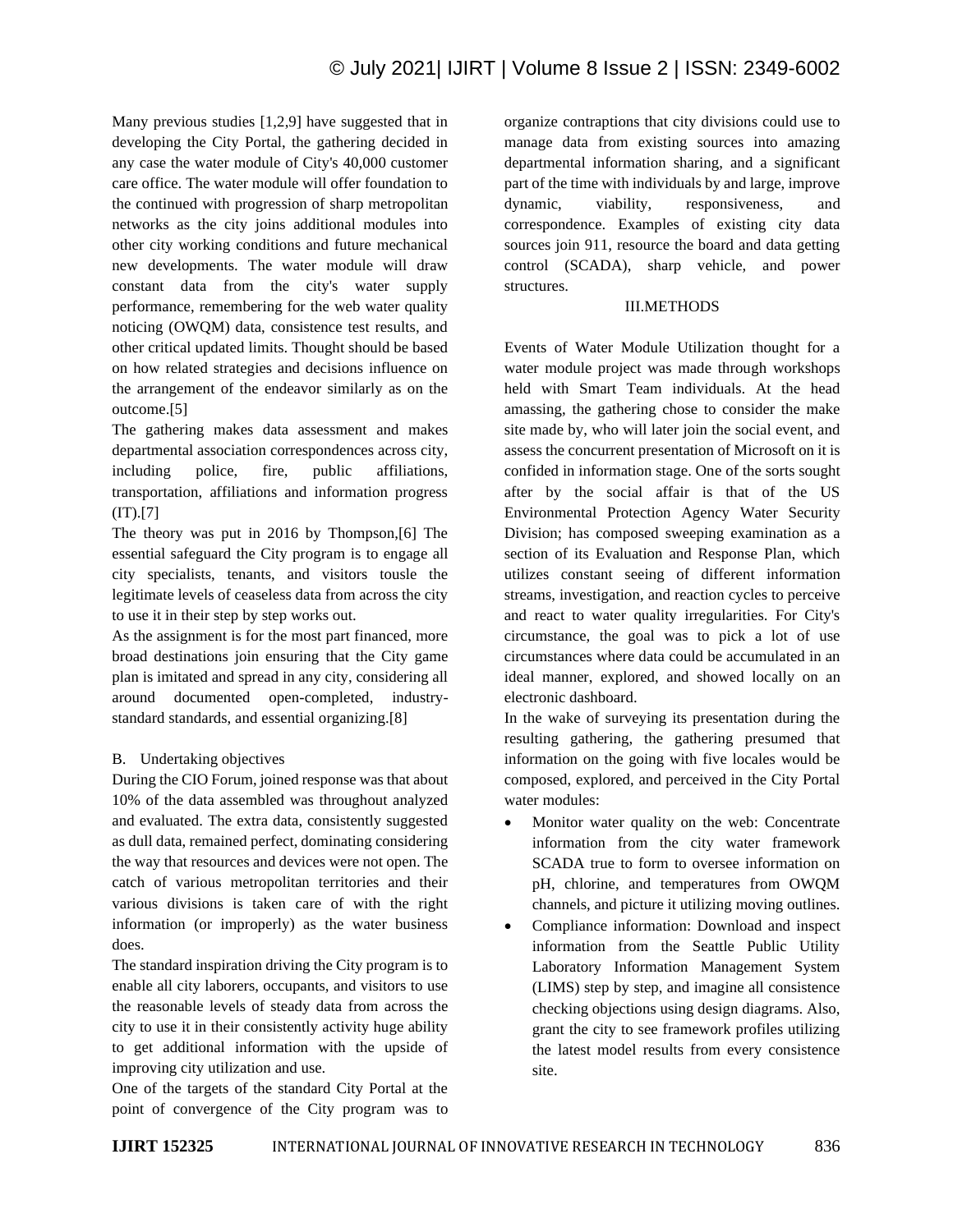- Pipe breaks: Concentrate data from the PC support the board system pipes breaking step by step; imagine the latest three days in the dashboard.
- Customer Complaints: Retrieve data from the informational collection at normal time spans fights calls. Survey the different classes of coordination calls cutoff to pass and envision calls to the dashboard during the 24-hour movement.
- Connection control: Release step by step data for the yearly affiliation following undertaking and track the nuances of the late report from the dashboard.

#### IV.SOFTWARE MODULE DEVELOPMENT

From the start, the assignment would take a gander at the introduction of the two phases. Regardless, due to course of action with the endeavor plan, the water module was introduced considering the way that it was used in wise city conditions that included street lighting, pausing and air tainting checking. The stage provider has gotten open industry rules embraced by the business, in a repetitive path by other city working environments, including easing highlights:

- Extract-change load (ETL) substance: ETL substance award information to be separated from the asset structures right currently being utilized by the City of City.
- Long-term storing: Long-term upkeep of a collection of systems will continue being available in city get plans.
- Temporary amassing: The used information store was set up on a virtual specialist to store and deal with data continuously and truly on the stage. The picked stage gives transient data storing using applications and examination.
- Improved metering structure (AMI) metered data the heads system (dealer specific Building on existing data sources, City provided more nuances, similar to the structure.

## V.ADVANCED PRIVACY AND DATA

Data security and insurance are essential to fundamental structure plans. NIST has worked with various dares to make an organization wellbeing structure that provides moral guidance and directions security practices into the affiliation's threat taking Infrastructure Security. These two resources are adequate associates in making and completing organization wellbeing and data insurance draws near. In developing the City, the gathering focused in on data security and guaranteeing sensitive data sources.

# VI.DATA SOURCES

The gathering recently perceived which information would best be associated with the water module, how it would be utilized, and how the information could be gotten to, including long stretch data amassing. The City Department of Services has considered including the going with information structures (data sources) in the water module.

- SCADA (Wonderwork) system nuances of the movement of a water structure, counting pressure, water level, stream, water quality and energy utilization.
- Customer Information System (Infinity)-Client data, partition history, and record status
- Asset Management System (Maxima) -nuances of asset the board equipment for water structure establishment, including
- Feature Smart City Development app nuances, wave updates, and volumes data and affectability. In 2018, the city began executing AMI program for all clients. The AMI framework will give subtleties on reliably client use, back-up occasions, client openings, and meter impedances. The mix of the AMI water framework module will permit the city to utilize information to decline non-pay fiascos through early getting and to react to plumbing, theft, and abnormal meter disappointment. The AMI framework will comparably improve strength and fix security through back-up effects and radiation impedance reprimands.

# A. Information Access

Diverse information access strategies were finally expected to carry all instructive assortments to the picked stage, and the chief test in building a water module was to think furthermore, move information from existing frameworks to an open development instructive assortment. The arrangement was a VM that brings grouped information sources to a particular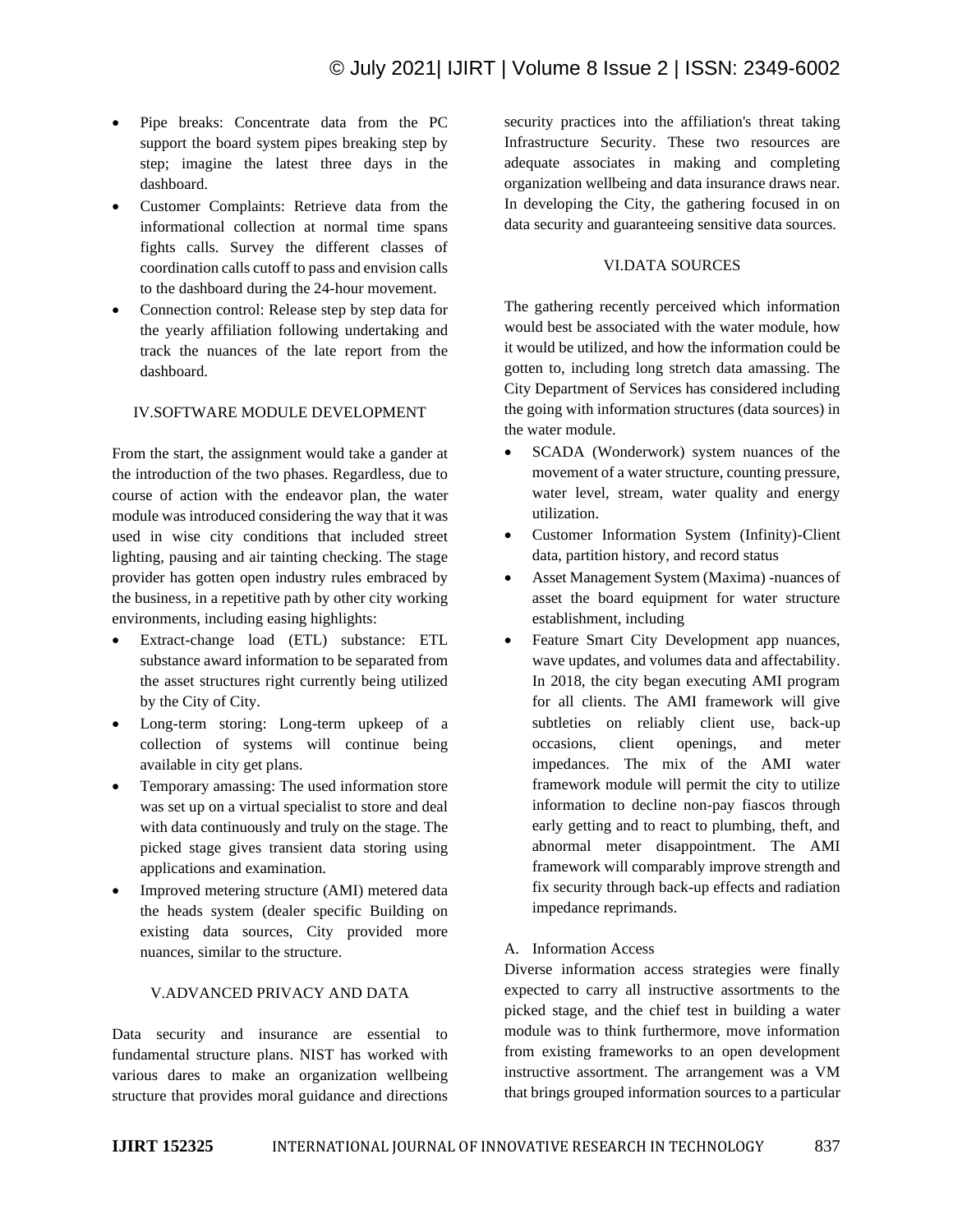site and affiliations them for move to a stage. Precisely when instructive groupings are in the presentation information store, they are made open on the stage. The city may require the site to be a completely arranged design that unites all cutoff points and is open to all city delegates. Thinking about the touchy thought about a few with simply a solitary module, data can be managed on-premise limit of data preceding dealing with the dashboard stage nuances, the city will take used and affirmed information from the stage and offer it to the lower class of inhabitants. City Portal opened up a domain around the picked stage, interfacing the city's system with a comparable what's more, information layer. The stage motor assists with building an arranged affiliation that draws from sharp gadgets, different contraptions, and programming applications across all IOT shows to screen and control sensors, gadgets, and programming applications across all domains. Its information the head structure enables data grouping, changing, and sharing. The stage in like manner gives conjectures, fixed bits of knowledge for city efficiency, security and establishment use.

City Portal orders substance and makes it an ordinary language that isn't incredibly regarded by untouchable APIs. Any merchant can be joined with the City Portal paying little psyche to the correspondence show, and open APIs are open with city-based application keys from application originators. This prompts a city application store - an opportunity to get city cash.

B. Business Intelligence and Artificial Intelligence City's foundation, which has been utilized in different canny city programs, utilizes AI-based assessment that improves information sharing and dynamic with cutting edge AI limits. The stage combines an adaptable and fantastic plan, permitting current assessment that rapidly sorts out information from an assortment of sources into tables with huge assistance. Hard-thing and programming modules can be redone for every city office and can combine any announcing programming or sensor progression. This method permits the city to start intertwining existing information streams, create breathtaking city applications speedier, and add more applications relying upon the circumstance. Applications staff contact stays directly "above" City Portal, including general information from outcast sensors and city

plans, showing information, and consistent reactions to city changes.

City's sharp city plan, City: Planning for Smarter City sets out abroad philosophy that joins huge quantities of the city's features counting exchanges, transportation, public security, water and energy, among others. The framework restricted strategy permits the city to place assets into keen activities and change in accordance with advances and suspicions that continue creating. The site will be changed as time goes on as the Smart Team sorts out some way to fuse data from various sources, secure data by audit data and customer experience, and expands understanding across various creative stages.

With simply a solitary module, data can be managed the data storage facility preceding dealing with the cloud dashboard stage. As more modules are added, data advancement will eat up brief additional room, so there may be additional specialist power or change to a cloud plan that will be required over the long haul. The operational effects will be considered as changes are made to the planning and remakes are being made to a City Portal plan that will acknowledge new data sources and change customer settings.

- C. Exercise Dashboard
- Verification of consistently chlorine data: Water quality staff checks chlorine data step by step at all extra grouping centers appeared around the dashboard, and a short time later enters the undesirable data and related response limits.
- Weekly data assessment for water quality joining: Water quality staff separates after quite a while after week water complaints data for any bits of the world and enter unfortunate data and related response limits.
- Monthly water structure data examination: Water positioning staff look at commonplace data (e.g., Seattle Public Utilities) month to month water quality information on the dashboard and contrast it and neighborhood water framework information on the dashboard, including request, chlorine remaining, and basic break information; Employees by then enter wisdom from information, related reaction attempts, and long stretch moves close.
- High water quality assessment: if there should arise an occurrence of a critical water break,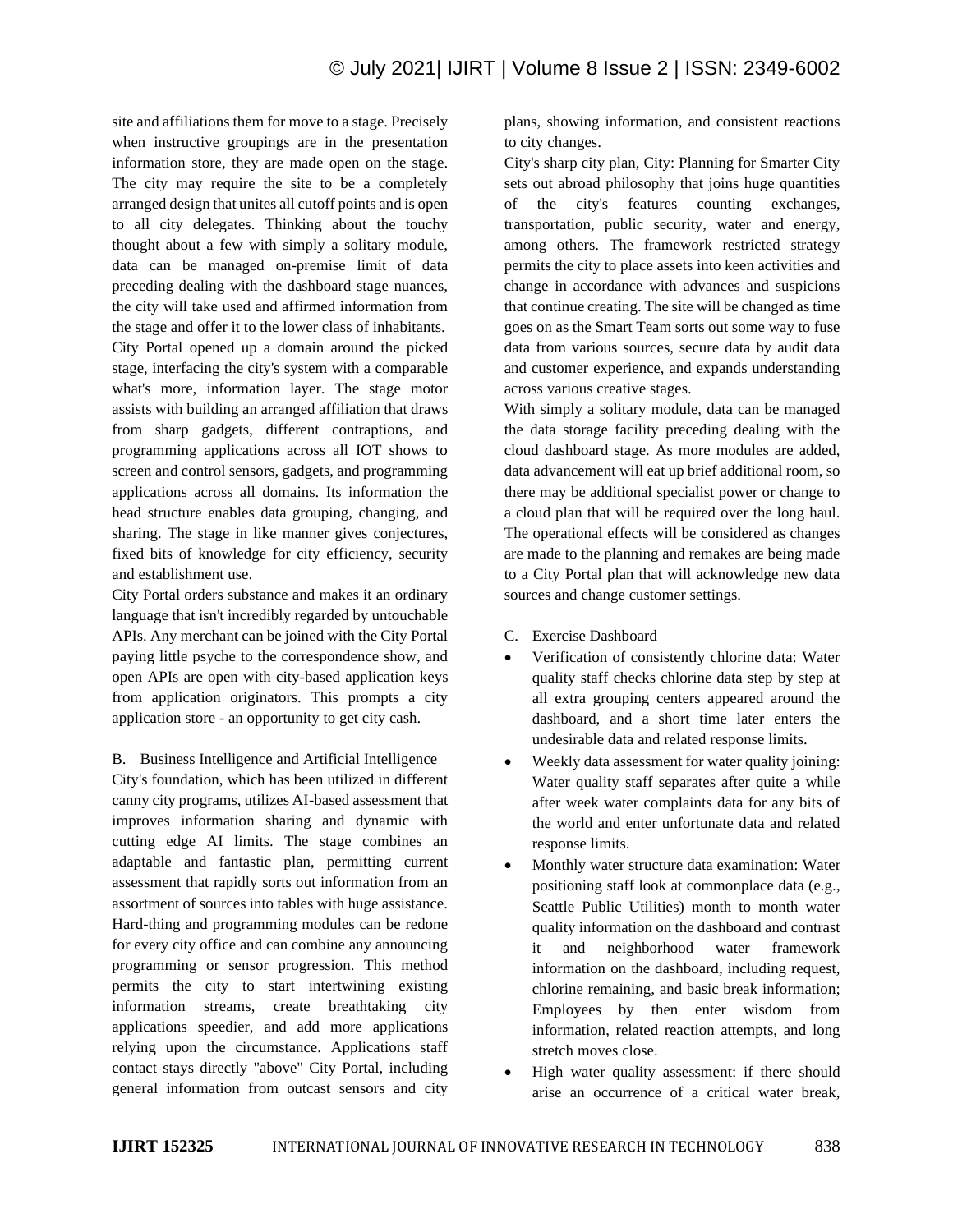water-level staff uses the dashboard to analyze any besieged release social affairs close by the break and water quality protests close by.

### VII.FEATURE

Utilities staff accumulated data on month quality protests and a lucky response to grumblings, as portrayed earlier, to ensure the handiness of the dashboard. They have perceived that typical updates to City Portal data should help staff with understanding anticipated examples and make obvious assessment concerning the explanations behind water issues, allowing programming improvement. First perceive and resolve water quality issues before they become customer fights this will provoke an all outing the complete number of water quality grumblings consistently. Furthermore, staff revealed that the union of different information sources into a water-quality module will empower them to choose issues and react to grumblings even all the more rapidly, reducing the middle chance to react to these fights. The general instabilities in the methods continue, anyway the overall example is promising.

# VIII.CONCLUSION

The City Portal is planned to conveniently consolidate future imaginative enhancements with additional necessities from city divisions. This versatility, as of now and later on, will enable City and diverse metropolitan regions to use their data scattering to decrease costs, improve adequacy, and improve organizations to networks. More over with the execution of any IT project, the achievement of the scramble board depended upon how much it suits the necessities of the customer, and the movement of business measure was set to grow its handiness. finding existing data sources has wind up being a staggering task, yet once joined, customers quickly see the upsides of audit diverse time game plan educational assortment geographically in comparable region. After the dashboard was sent, customers quickly saw the probably benefits of AI in making data signs of a mix of instructive assortments with versatile alarms to tell agents of peculiarities. Ultimately, a sharp city should offer indisputable benefits to defending. Masterminding, improvement and contracting. Accomplishment infers something past having an application.

## ACKNOWLEDGMENT

We would like to express our special thanks of gratitude to our guide Dr. Raju Ranjan who gave us a golden opportunity to do this project and has also provided his full support to complete this project. We would also like to extend our gratitude to our Department School of Computing Science and Engineering for providing us with all the facilities that are required.

# REFERENCES

- [1] Lee, Y. W., and Rho, S. (2010, February). U-city entrance for shrewd pervasive middleware. In 2010 The twelfth International Conference on Advanced Communication Technology (ICACT) (Vol. 1, pp. 609-613). IEEE.
- [2] Zhu, D., Li, Y., Shi, J., Xu, Y., and Shen, W. (2009). An assistance arranged city entry system and community improvement stage. Data sciences, 179(15), 2606-2617.
- [3] Pynnonen, M., and Kytola, O. (2008). From business idea development to a business framework: a contextual investigation of a virtual city entry. Worldwide Journal of Business Innovation and Research, 2(3), 314-329.
- [4] Bogenberger, R., Kellerer, W., Kosch, T., Reicher, T., Schwingenschlögl, C., Sties, P., and Wagner, M. (2003, February). Virtual City Portal–A Multi-Network Personal Information System for Automobile Users. In IEEE/ITG International Workshop on Multiradio Multimedia Communications.
- [5] Müller, C., Hornung, D., Hamm, T., and Wulf, V. (2015, April). Practice-based plan of a local gateway: Focusing on older inhabitants in a city quarter living lab. In Proceedings of the 33rd yearly ACM meeting on human variables in registering frameworks (pp. 2295-2304).
- [6] Thompson, E. M. (2016). What makes a city 'smart'?. Global Journal of Architectural Computing, 14(4), 358-371.
- [7] Zygiaris, S. (2013). Smart city reference model: Assisting organizers to conceptualize the structure of brilliant city development biological